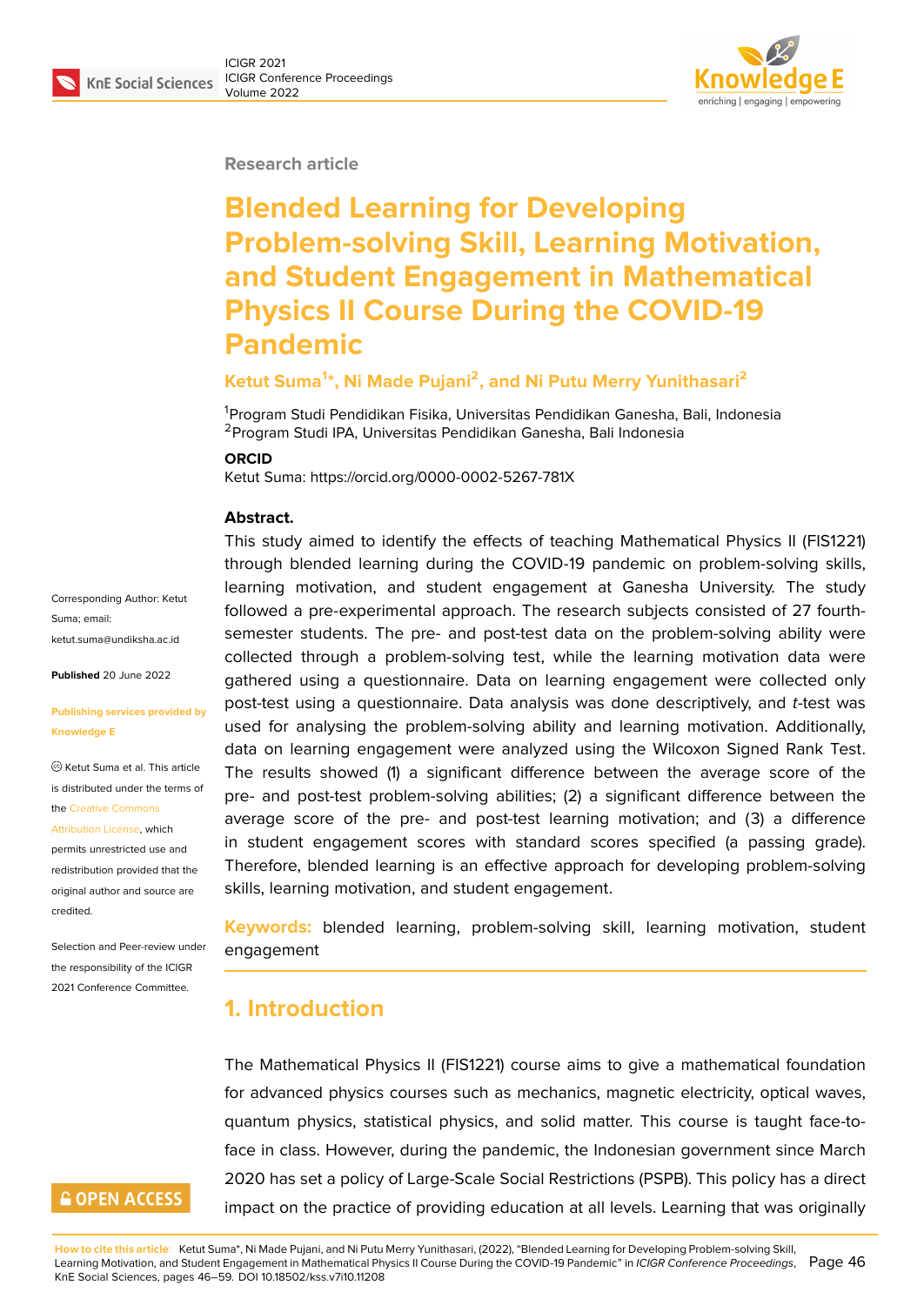dominantly carried out face-to-face in class, immediately turned into online lectures and was replaced with online lectures. In online learning, learning is more controlled by students. Judging from the characteristics of the content of Mathematical Physics II, not all materials can be studied independently, there are many materials that still need direct guidance from the lecturer. Therefore, it is necessary to have alternative learning methods that are more flexible that offer opportunities for students to regulate and control their own learning, but still offer opportunities for direct student-learners and/or learner-teacher interactions to foster social relationships and provide direct guidance.

Sophisticated network systems have led to a revolution in education that allows the application of alternative learning methods "anytime and anywhere" for online learners around the world [1], providing learning opportunities with various digital devices [2], controlling learning speed, information flow, and activity selection and time management [3]. Behind the advantages of online learning there are disadvantages related to videobased content desi[g](#page-10-0)n, teleconferencing, and limitations. bandwidth and social proble[m](#page-10-1)s such as loss of direct interaction. Starting from the advantages and disadvantages of [fac](#page-10-2)e-to-face and online lectures, educators have developed blended learning methods.

In general, blended learning is defined as a combination of face-to-face learning methods with asynchronous and/or synchronous computer technology [4]. In developing the right blended learning format, the face-to-face learning syllabus must be redesigned to include both face-to-face and online content [5]. Blended learning is a solution for teachers who want to promote active, independent, and flexible learni[ng](#page-10-3) opportunities [6]. During the COVID-19 pandemic, blended learning was an alternative that could be applied in teaching various courses at sch[oo](#page-11-0)l and universities [7], [8]. Blended learning is expected to develop problem solving skills, learning motivation, and student [en](#page-11-1)gagement.

#### **1.1. Problem Solving Skill**

Problem solving skills are one of the targets of teaching mathematical physics. Problem solving and critical analysis skills are competencies that must be developed by students before graduating from college [9] (Barrie, 2006). In mathematics, Polya [10] (available at [https://math.berkeley.edu/∼gmelvin/polya.pdf) states that the best way to understand mathematical concepts is through problem solving. In the field of physics to be able to solve problems requires a [de](#page-11-2)ep understanding of the basic conc[epts](#page-11-3) of physics, including their use in certain situations [11]. The correct solution indicates the correct concept and the interconnection of ideas related to the problem situation. Furthermore,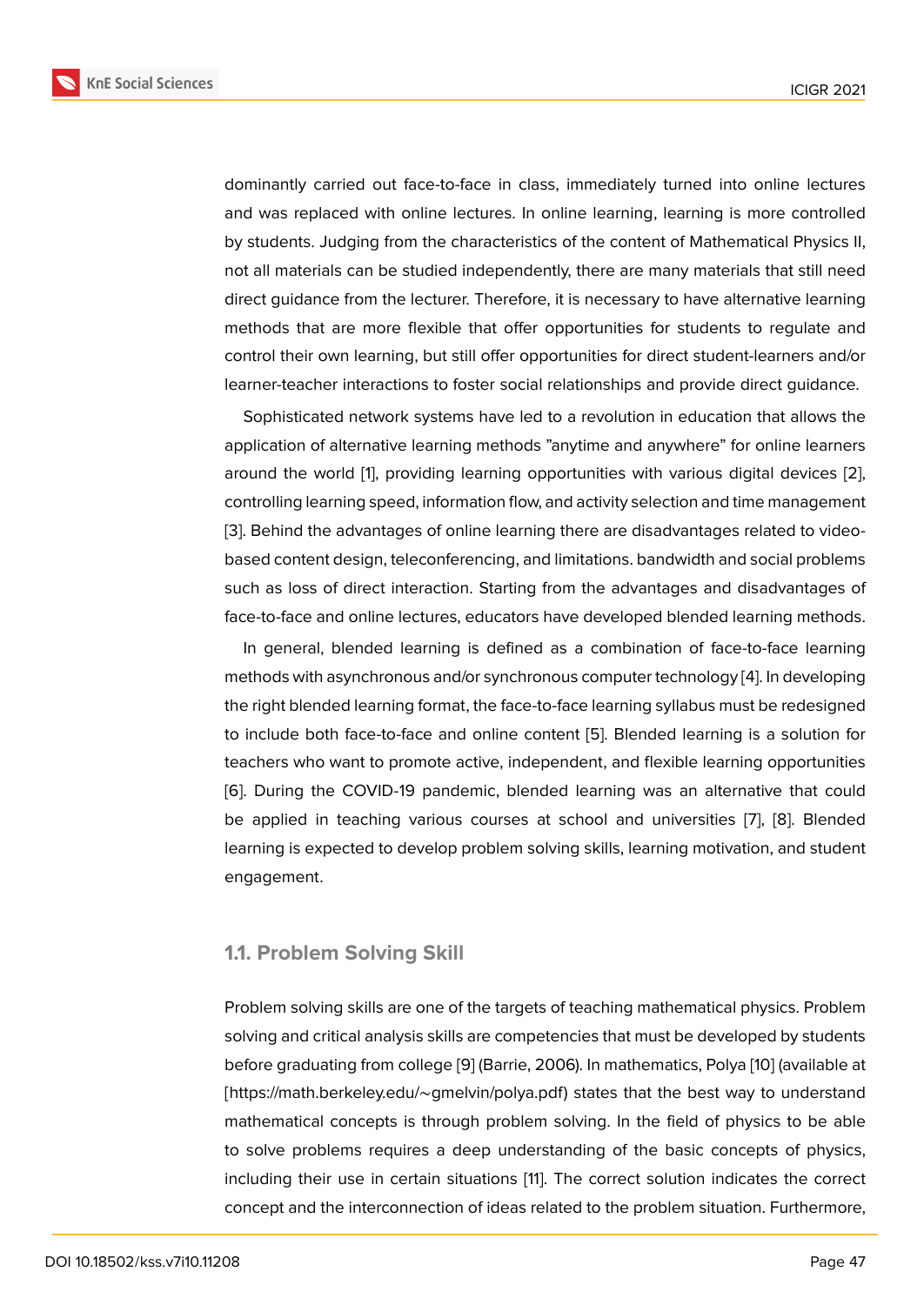Heller & Anderson [11] suggest a problem-solving strategy consisting of five stages, namely: visualizing the problem, physical description), plan a solution), executing the plan, and evaluate the solution). This model is suitable to be applied in solving problems in mathematical ph[ysi](#page-11-4)cs, because mathematical physics basically examines physical phenomena that are modeled in mathematical equations/formulas.

### **1.2. Learning Motivation**

Motivation is a process that gives enthusiasm, direction, and persistence of behavior [12], a desire or willingness to do something [13], a condition of eagerness to act or work, a force or influence that causes someone to do something [14]. Learning motivation is a condition that exists in a person where there is an urge to do something in order to [ach](#page-11-5)ieve individual goals. In teaching and lea[rni](#page-11-6)ng activities, motivation and learning are closely related because each learning activity is influenced a[nd](#page-11-7) preceded by motivation arising from individuals or influences from outside the individual. Several motivational ideas that are important and related to students' learning motivation in learning physics, namely: 1) intrinsic and extrinsic motivation, 2) direction of goals (goal orientation), 3) responsibility (self-determination), 4) self-efficacy, and 5) anxiety about judgment.

### **1.3. Student Engagement**

Student engagement is a multidimensional construct that is influenced by the interaction of various complex influences and factors [15]. Student engagement appears to be the cornerstone of high-quality education and is associated with academic success [16], favorable educational outcomes [17], and student satisfaction [18]. Whichever learning mode is used (face-to-face, mixed, or virtu[al\),](#page-11-8) student engagement is characterized by enthusiasm, interest, sense of belonging [19], [16], [20], deep learning [16], self-regulat[ion](#page-11-9), time and effort invested in learni[ng](#page-11-10), interaction and participat[ion](#page-11-11) [16], [18], feelings of autonomy, and choice and control [15], [16]. Thus, it can be seen that student engagement is a multidimensional construction consi[stin](#page-12-0)g [of](#page-11-9) t[hes](#page-12-1)e characteristic[s.](#page-11-9)

Several researchers (such as [5] Wichadee, 2011; [21], [22], [23] [ha](#page-11-9)ve [de](#page-11-11)monstrated the effectiveness of Blended Lear[nin](#page-11-8)g [in](#page-11-9) developing engagement, motivation, learning outcomes, positive attitudes. and the level of student satisfaction. The evidence of the effectiveness of blended lea[rn](#page-11-0)ing as above, is e[nou](#page-12-2)[gh t](#page-12-3)o [be](#page-12-4) used as a reference to apply the blended learning method in Mathematics II physics learning by making modifications to make it visible during the covid-19 pandemic. Modifications were made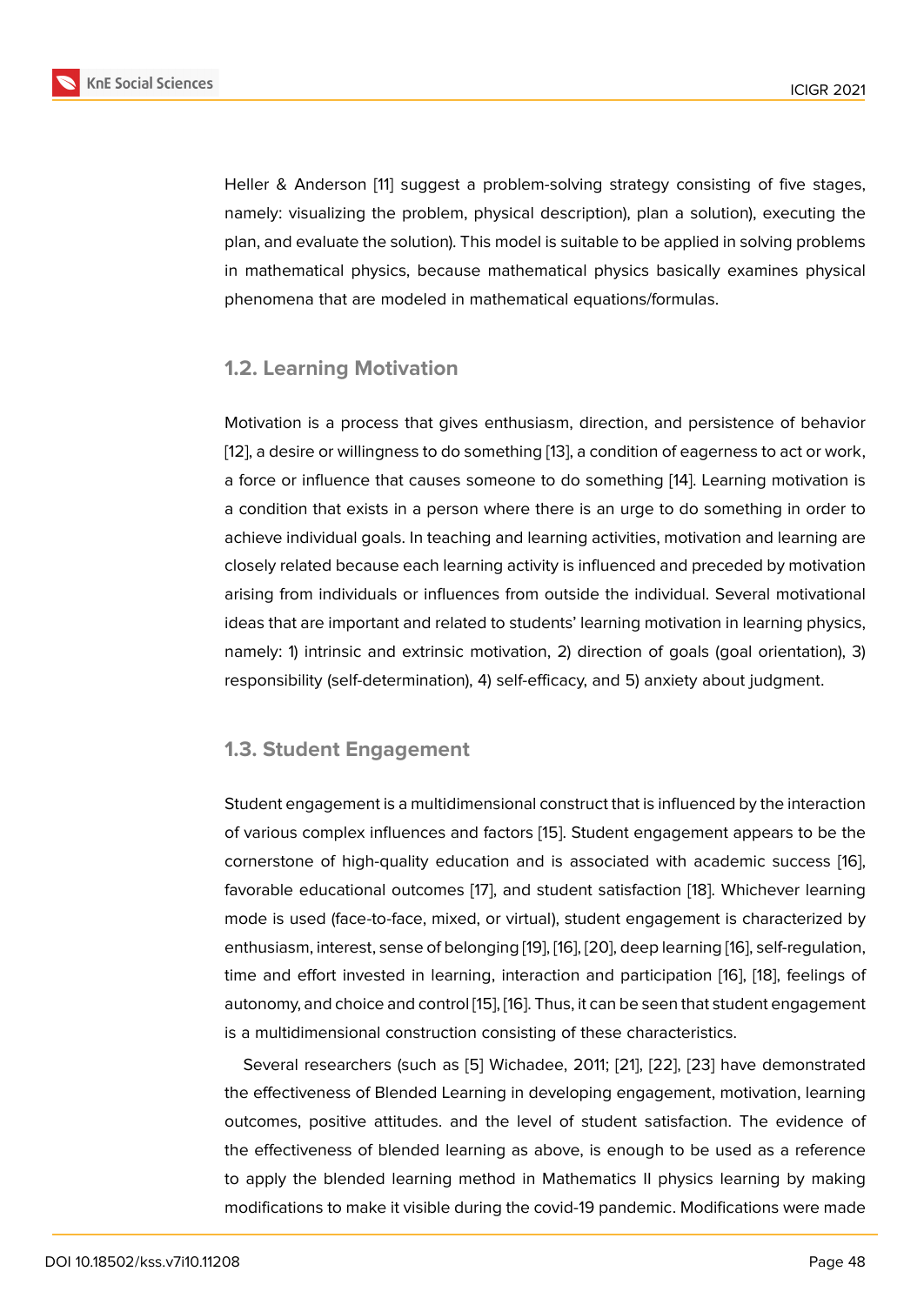

by replacing face-to-face in class with face-to-face online through various services such as Zoom, Google Meet, Microsoft Team, WebEX, CloudX and others. With this modification, student-teacher interaction can still occur.

This study aims to analyze the effectiveness of Modified Blended Learning in building student engagement, increasing learning motivation, and improving problem solving skills in Mathematics II teaching.

## **2. Method**

### **2.1. Research Subject**

The subjects of this study were fourth semester students of the Physics Education Study Program, Faculty of Mathematics and Natural Sciences, Ganesha University of Education. The number of subjects is 27 people who are divided into two classes, namely class A 12 people and class B 15 people

### **2.2. Data Collection Techniques**

The data collected in this research are problem solving skill, learning motivation, and student engagement. Data on the problem-solving skill of mathematical physics II was collected by means of a problem-solving test that was scored with a problem-solving assessment rubric covering the following aspects: problem visualization), physics description, solution plan a solution), execute the plan), and evaluate the solution).

Data on learning motivation were collected using a learning motivation questionnaire. This motivation questionnaire was developed from aspects of learning motivation which includes 1) intrinsic and extrinsic motivation, 2) goal orientation), 3) self-determination, 4) self-efficacy), and 5 )anxiety. The learning motivation questionnaire consists of statement items with 5 alternative answer choices, namely: Strongly Agree, Agree, Moderately Agree, Disagree, Strongly Disagree. Data on learning engagement were also collected with a learning engagement questionnaire. Aspects that will be measured related to engagement includes: enthusiasm, interest, sense of belonging, self-regulation, time and effort invested in learning, interaction, and participation, feelings of autonomy, choice, and control.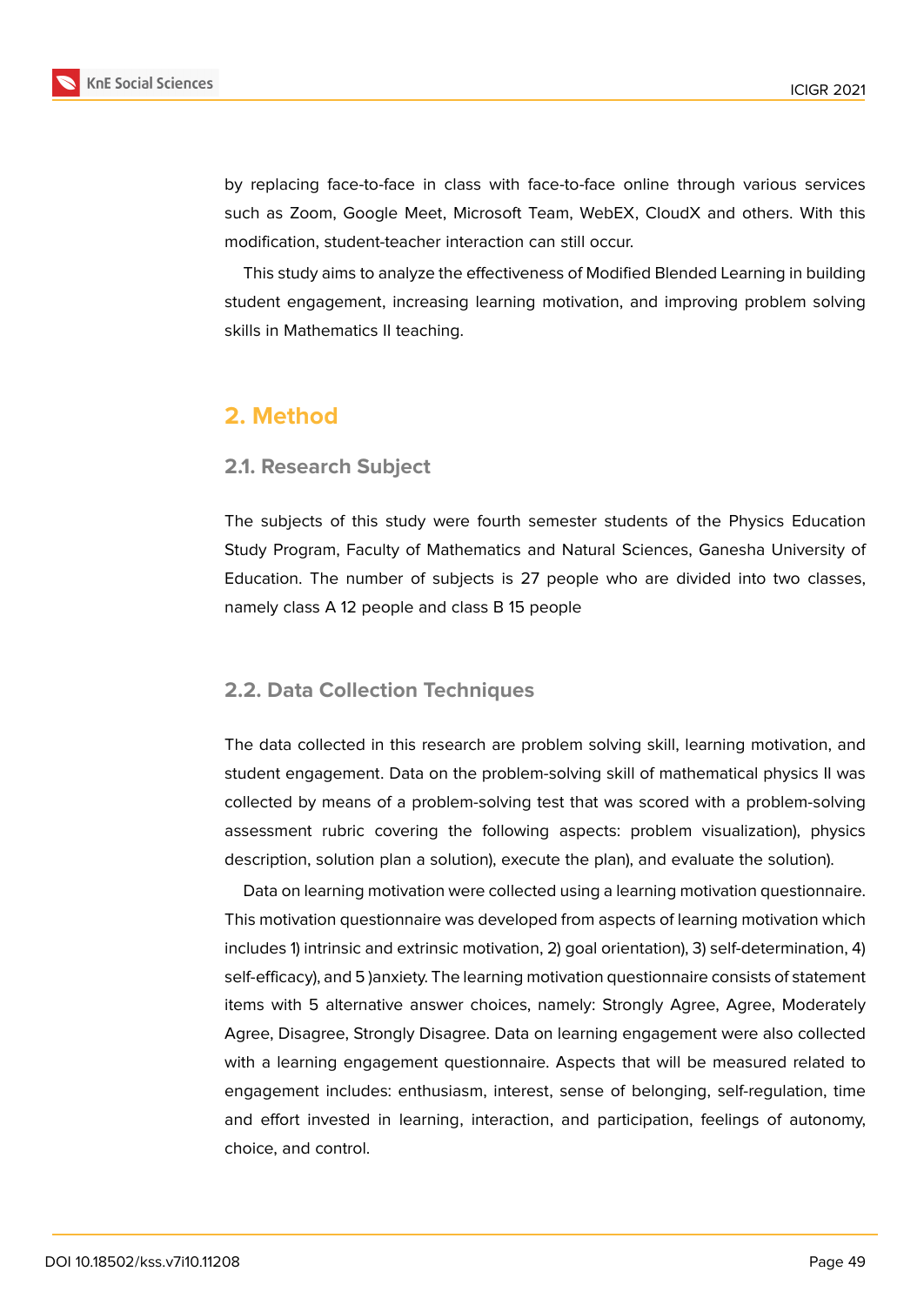

### **2.3. Data analysis technique**

Data on problem solving skills, learning motivation, were analyzed using descriptive and inferential statistical techniques. Qualifications of problem-solving skill, learning motivation, and student engagement were categorized into very high, high, medium, low, and very low levels. This category refers to guidelines such as table 1.

Table 1: Criteria for problem solving skill, learning motivation, and student engagement category.

| <b>Avarage Score</b> | Category  |
|----------------------|-----------|
| 85 - 100             | Very High |
| 70 - 84              | High      |
| $55 - 69$            | Medium    |
| 45 - 54              | l ow      |
| < 45                 | Very low  |

### **3. Results**

### **3.1. Descriptive Statistic**

#### **3.1.1. Problem solving skill**

Measurement of problem solving skill was carried out twice, namely before learning (pre-test) and after learning (post-test). The average pre-test and post-test are shown in Table 2.

| TABLE 2: Descriptive Analysis Of PSS. |  |
|---------------------------------------|--|
|---------------------------------------|--|

| <b>PSS</b> | N  | Min   | Max   | Mean  | <b>SD</b> |
|------------|----|-------|-------|-------|-----------|
| PRE-TEST   | 27 | 45.00 | 80.00 | 62.67 | 9.54      |
| POST-TEST  | 27 | 70.00 | 83.30 | 78.35 | 3.62      |

As shown in table 2, the pre-test score of students' problem-solving skill before ranged from 45.00 (minimum) to 80.00 (maximum) with an average pre-test score  $\overline{X}$  = 62.67 (SD = 9.54) which is included in the medium category. Meanwhile, the post-test score-solving skill ranged from 70.00 (minimum) to 83.30 (maximum), with an average of  $\overline{X}$  =78.35 (SD=3.62). There appears to be an increase in the average score from pre-test to post-test of 15.68 points.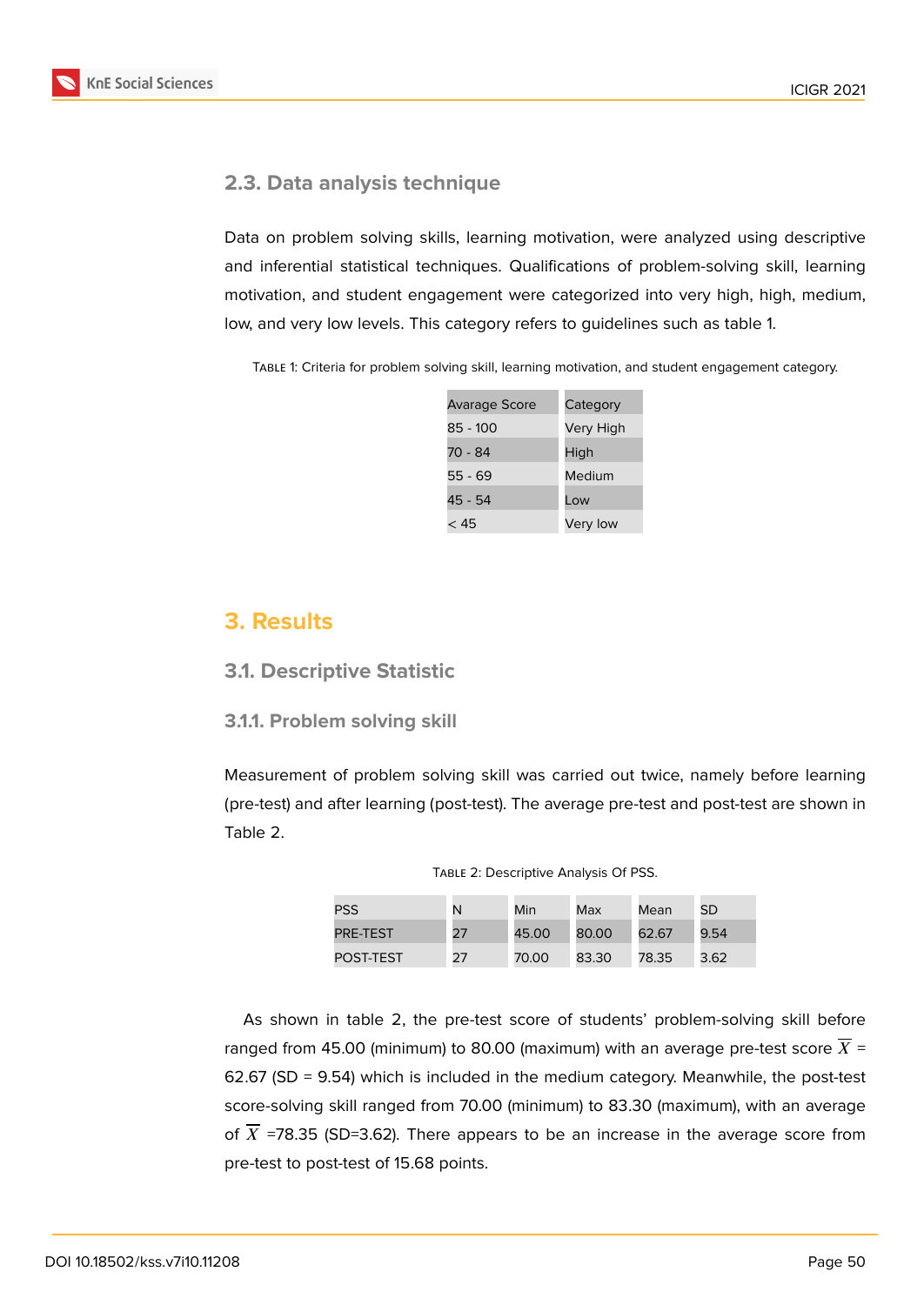**KnE Social Sciences** 



### **3.1.2. Student Learning Motivation**

As in problem solving skills, the measurement of student learning motivation (LM) is also carried out in two stages, namely before learning (pre-test) and after learning (post-test). Table 3 shows a summary of descriptive results of learning motivation scores on the pre-test and post-test.

| Learning motiva- N<br>tion |    | Min | Max               | Mean | <b>SD</b> |
|----------------------------|----|-----|-------------------|------|-----------|
| Pre-test                   | 27 |     | 56.00 80.00 68.00 |      | 5.02      |
| Post-test                  | 27 |     | 57.84 84.32 71.81 |      | 5.24      |

TABLE 3: Descriptive analysis of learning motivation.

In general, the pre-test scores for students' learning motivation ranged from 56.00 (minimum) to 80.00 (maximum). The average pre-test score was X =68.00 (SD=5.02) included in the medium category. The post-test scores of students' learning motivation ranged from 57.84 (minimum) to 84.32 (maximum). The post-test mean score was  $X$ =71.81 (SD5.24), which was included in the high category. There is an increase in the average score from pre-test to post-test 3.81 points.

### **3.1.3. Student Engagement**

Measurement of student engagement is only measured at post-test. This is because student engagement starts from ongoing learning and continues to process, so there is no initial engagement. Student engagement scores ranged from 62.50 (minimum) to 90.83 (maximum). The average student engagement score is  $\overline{X}$  = 80.25 (SD = 7.52) which is included in the high category. When compared with passing grade score = 75.00, the average student engagement score is higher than the passing grade.

### **3.2. Inferential and Nonparametric Statistic**

#### **3.2.1. Problem Solving Skill (PSS)**

The effectiveness of Blended Learning on motivation and problem-solving skill was tested by inferential statistics, namely t test for related samples. Before the t test is carried out, a prerequisite test is carried out, namely the normality test of the data distribution with the One-Sample Kolmogorov-Smirnov Test.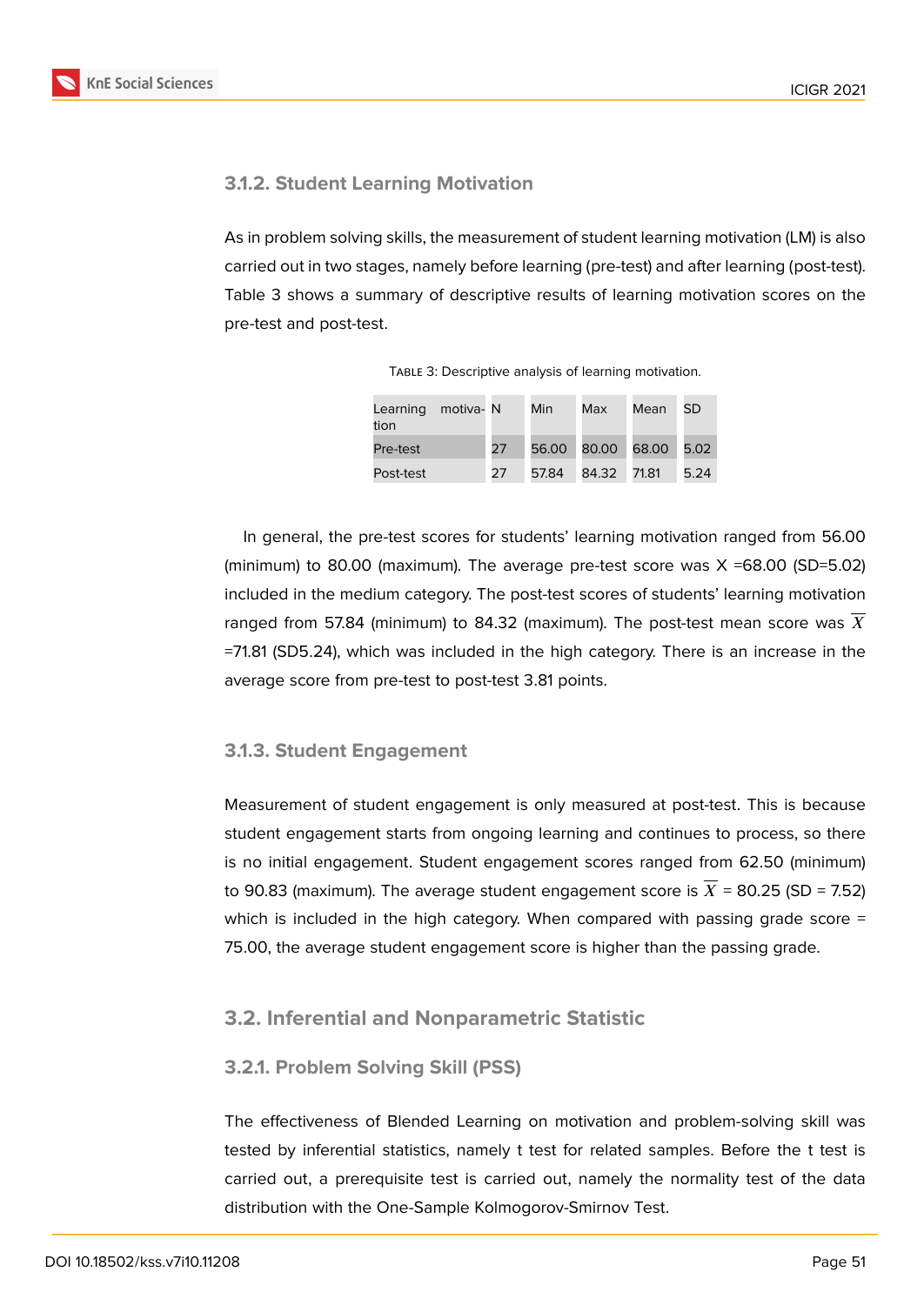

The pre-test statistic test value is 0.128 with sig. p=0,200,0.05. Meanwhile, the statistical test score for the posttest was 0.157 with sig  $p=0.085 > 0.05$ . Starting from these results, it can be stated that the pre-test and post-test scores of students' problemsolving skill were normally distributed.

To test the difference in the mean scores of pre-test and post-test of students' problem-solving skill, the t-test was used. Table 4.5 shows a summary of the results of the t-test the difference in the average scores per-test and post-test.

|                                     |                                   | ances  | Levene's Test for<br>Equality of Vari- |          |             |                    |                           |
|-------------------------------------|-----------------------------------|--------|----------------------------------------|----------|-------------|--------------------|---------------------------|
|                                     |                                   | F      | Sig.                                   |          | df          | Sig.<br>(2-tailed) | Mean<br><b>Difference</b> |
|                                     |                                   |        |                                        |          |             |                    |                           |
| Problem-<br>Solving<br><b>Skill</b> | Equal<br>variances<br>assumed     | 26.841 | .000                                   | $-7.980$ | 52          | .000               | -15.67963                 |
|                                     | Equal<br>variances<br>not assumed |        |                                        | $-7.980$ | 33.347 .000 |                    | $-15.67963$               |

Table 4: Problem solving Skills t-test summary.

As shown in table 4.5, Levene's Test for Equality of Variances shows a value of  $F =$ 26,841 p<0.05). This shows that the variance of the per-test score and post-test score is not homogeneous. Therefore, the result of the t-test used is the t-value based on the assumption of unequal variances. The value of t with the assumption of unequal variance is t=-7.980, with p<0.05. This shows that there is a difference in the average score of students' problem-solving skill between the pre-test and post-test, where the post-test average score is greater than the pre-test with a difference of 15, 68. It can be stated that the modified Blended Learning effective in improving students' problem-solving skills.

#### **3.2.2. Learning Motivation**

The effectiveness of Blended Learning in increasing students' learning motivation was tested by comparing the average per-test and post-test scores. This comparison test is done by t test. But previously tested for the normality of the distribution of pre-test and post-test scores using the One-Sample Kolmogorov-Smirnov Test. The Kolmogorov-Smirnov statistical value of the pre-test score was 0.139, p>0.05, while for the post-test the was 0.151, p>0.05. These data indicate that both the pre-test and post-test scores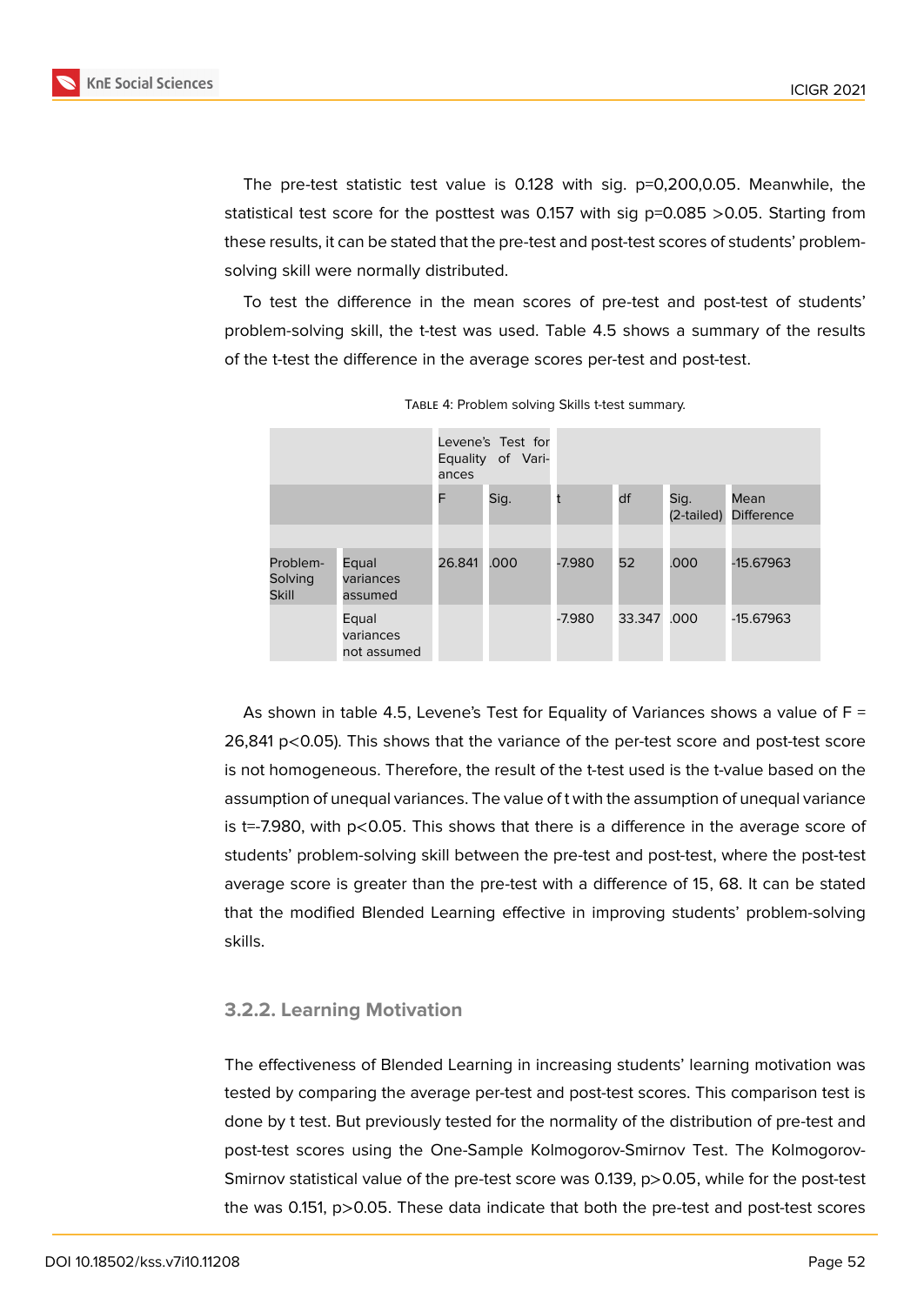

are both normally distributed. As shown in table 5, the t-value of the average difference between the pre-test and post-test scores are t=-2.729, p<0.05.

|           |                                   | ances | Levene's Test for<br>Equality of Vari- | t-test for Equality of Means |                    |                           |         |
|-----------|-----------------------------------|-------|----------------------------------------|------------------------------|--------------------|---------------------------|---------|
|           | F<br>Sig.                         |       |                                        | Df                           | Sig.<br>(2-tailed) | Mean<br><b>Difference</b> |         |
|           |                                   |       |                                        |                              |                    |                           |         |
| <b>LM</b> | Equal<br>variances<br>assumed     | .004  | .953                                   | $-2.729$                     | 52                 | .009                      | $-3.81$ |
|           | Equal<br>variances<br>not assumed |       |                                        | $-2.729$                     | 51.909             | .009                      | $-3.81$ |

Table 5: The summary of t-test pre-test, post-test score learning motivation

This shows that there is a significant difference in the average pre-test and posttest scores of learning motivation skill. The average posttest score is greater than the pre-test with a difference of 3.81 points. So, modified Belnded Learning is effective in increasing student learning motivation.

#### **3.2.3. Student Engagement (SE)**

The effectiveness of Bended Learning in developing student engagement was tested by comparing the student engagement score with the passing grade score, namely 75.00. Wilcoxon Signed Test was used to comparing student engagement scores to the passing grade score. Table 6 shows the Mean Rank of passing grade score minus engagement score is 12.93 and the mean rank for positive ranks is 13.38. Wilcoxon's statistical test showed Z=2,936, p<0.05. This fact shows that there is a difference between students' engagement scores and the passing grade score. In other words, Blended Learning is effective in developing student engagement. Average score of students' engagement was higher than passing grade.

|                          |                          | N               | Mean<br>Rank | Ranks  | Sum of Statiscs                | KKM-ENG                    |
|--------------------------|--------------------------|-----------------|--------------|--------|--------------------------------|----------------------------|
| <b>KKM</b><br><b>ENG</b> | <b>Negative</b><br>Ranks | 21 <sup>a</sup> | 12.93        | 271.50 | z                              | $-2,936^a$                 |
|                          | <b>Positive</b><br>Ranks | $4^b$           | 13.38        | 53.50  | Asymp. Sig 0,003<br>(2-tailed) |                            |
|                          | Ties                     | 2 <sup>c</sup>  |              |        |                                | a. Wilcoxon Signed Test    |
|                          | Total                    | 27              |              |        |                                | b. Based on positive ranks |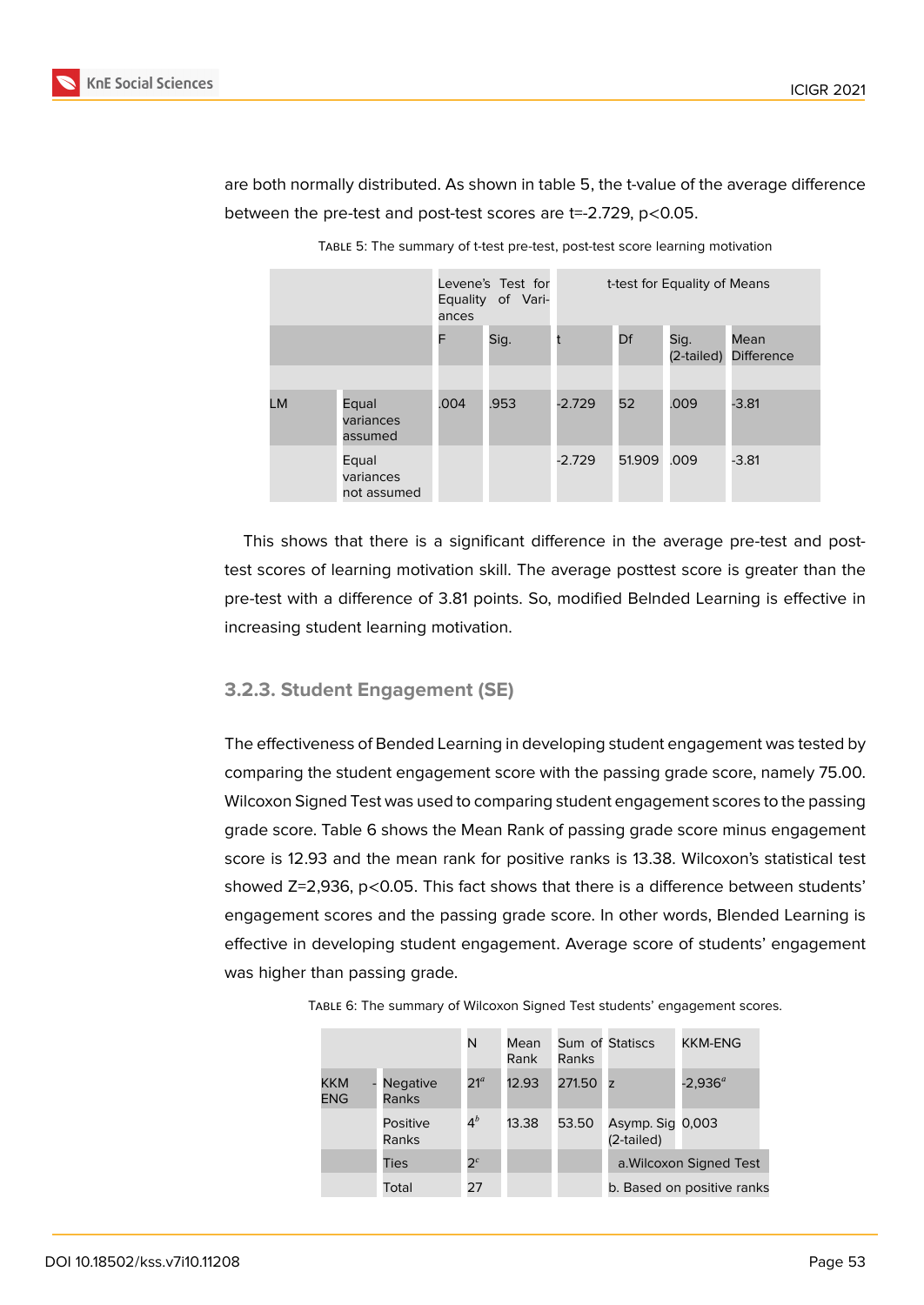### **4. Discussion**

The purpose of this study is to develop problem-solving skills, learning motivation, and student learning involvement through the application of Modified Blended Learning in learning during the COVID-19 pandemic. The application of Blended Learning is carried out in two effective two months of effective Mathematical Physics II learning which consists of 6 meetings, where each meeting takes place in 3x50 minutes. Learning is done online, either synchronously or asynchronously. The effectiveness of Blended learning in developing problem-solving skills and learning motivation is measured by comparing the average pre-test score and the average post-test average score. Meanwhile, the measurement of the effectiveness of Modified Blended Learning in developing student engagement is measured by comparing the average post-test score to the passing grade score.

The results showed that the average score of students' problem-solving skills after the application of Modified Blended Learning was  $\overline{X}$  =78.35 (SD=3.62), included in the high category. While the average score of problem solving before learning is  $\overline{X}$  = 62.67 (SD = 9.54) which is included in the medium category. The average problem-solving score after learning is greater than before learning with an increasing of 15.68 points. The t-test showed that there was a significant difference in the average problem-solving ability scores of students before and after learning (t=-7,980; p<0.05). This means that the application of Modified Blended Learning is effective in building students' problemsolving skill in Mathematical Physics II teaching.

The results of this study support the results of previous studies on the effectiveness of Blended Learning in developing problem-solving skill [24], [22], and [25]. In the application of modified blended learning, students are given ample opportunity to organize their own learning according to their capacity. The parts of the subject matter assigned to be studied alone, both offline and online, are [de](#page-12-5)te[rmi](#page-12-3)ned joi[ntly](#page-12-6) by the teacher and students. Students are given the freedom to choose the part of the material that they think can be learned independently. Other parts are discussed in face-to-face activities. To ensure that students really learn the part independently or together with their colleagues, they are required to solve problems/problems related to the part of the material being studied. Troubleshooting results are uploaded in the LMS. In a face-toface session, if the teacher finds an imperfection in student work, it has been discussed first before discussing the material taught face-to-face. In blended learning students are given regular problem-solving exercises. This can be seen why blended learning is able to develop problem solving skills at a high level.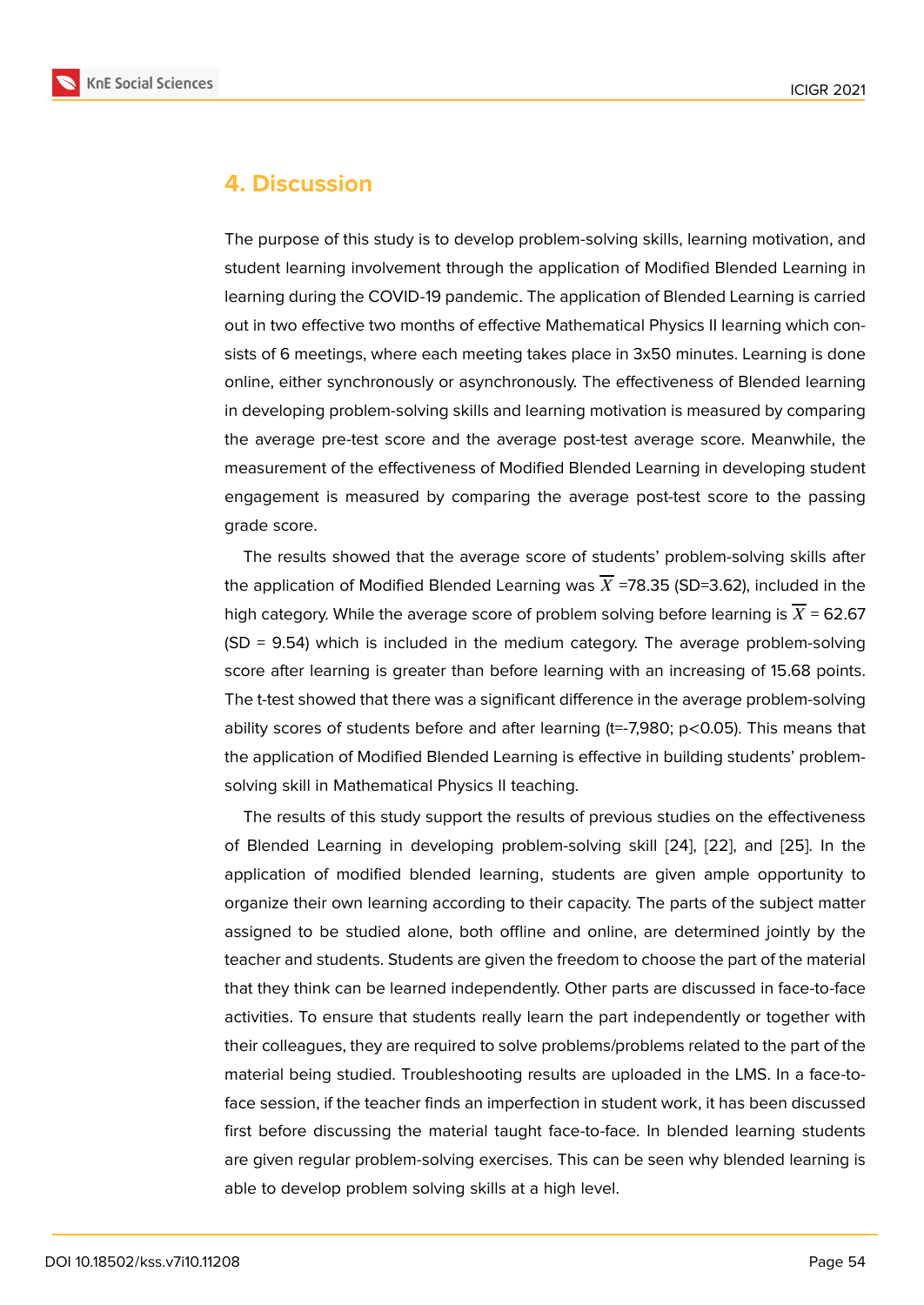In addition to developing problem-solving skills, this study also found that modified Blended Learning was also effective in developing students' learning motivation. Students' learning motivation after learning through blended learning was significantly different from before learning (t=-2.729, p<0.05). The results of this study support previous studies which revealed that blended learning is effective for increasing students' learning motivation [26], [27], [28] , [23]. In blended learning, the teacher provides reinforcement for every task that students do online, both individually and in groups. Positive reinforcement received by students on work will increase their learning motivation. Increased mo[tiva](#page-12-7)ti[on](#page-12-8) wi[ll in](#page-12-9)cre[ase](#page-12-4) the level of learner involvement in learning. In modified blended learning, students have the opportunity to interact directly with teachers through face-to-face online. So educational touches can still be felt by students and this can increase their learning motivation. This opportunity is mostly used by teachers to guide and motivate students. Students' learning motivation affects their learning outcomes.

Student engagement is very important role in learning. Learning engagement is related to the applied learning model. This study also shows coherence with this concept. The results of this study also show that blended learning is effective in developing student learning engagement. Blended learning can develop students' learning involvement in mathematical physics II at a high level. The effectiveness of modified blended learning in developing learning engagement found in this study is in agreement with several previous studies, [29], [21]. Blended learning provides opportunities for students to organize their own learning.

In blended learning, some of the tasks that are usually taught by the teacher, are studied by the students themselves. They are facil[itat](#page-13-0)e[d w](#page-12-2)ith various learning resources such as modules, textbooks, learning videos, and power points. To guide them to study the teacher provides the bills they must meet. During the COVID-19 pandemic, students learn through networks, both synchronously and asynchronously. Students can consult with teachers online when they find problems in self-study. Thus the interaction of teachers and students continues. The existence of a portion of material that must be studied by students can increase their responsibility and involvement in learning.

In blended learning, there is a combination of face-to-face virtual activities and interactive online activities. The combination of face-to-face and interactive online elements can empower students to control their learning and will have a positive impact on content understanding [29]. The high involvement of students in learning has a positive impact on learning outcomes. Several elements of the online environment are designed to enhance interaction among learners and between learners and teachers.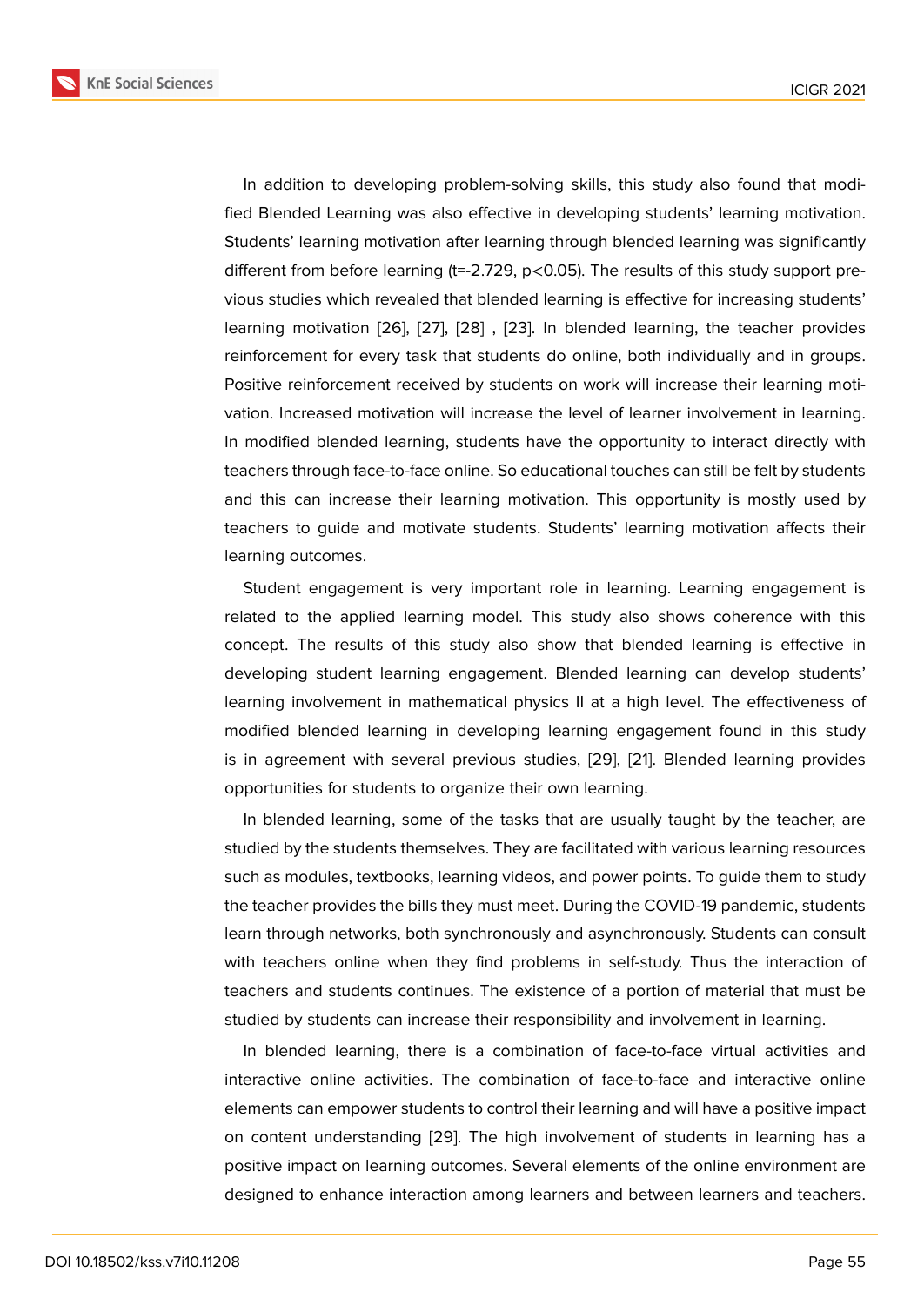

Engaged learners can increase interaction between learners, learners and materials, as well as learners and teachers. The frequency of online interactive forums by students positively correlates with student performance.

# **5. Conclusion**

In conditions of the COVID-19 pandemic, which does not allow direct face-to-face learning in class, the application of modified blended learning is an effective alternative to developing students' skill to master the course material, their learning motivation, and their learning involvement in mathematical physics II courses. Modified blended learning is blended learning that is adapted to the conditions of Covid-19, where face-to-face is directly replaced by virtual face-to-face.

The implementation of modified blended learning in mathematical physics class II concludes; (1) there is a significant difference in the average score of students' problemsolving skill and learning motivation between before and after learning; (2) there is a significant difference in student engagement score to the passing grade score. The average score of problem-solving skill and learning motivation after learning is higher than before learning. The average student engagement score is higher than the passing grade score. Modified blended learning is effective in developing student problemsolving skill, learning motivation, and student engagement in mathematical physics II course.

### **References**

- <span id="page-10-0"></span>[1] Oh E, Lim D. Cross relationships between cognitive styles and learner variables in online learning environment. Journal of Interactive Online Learning. 2005;4(1):53– 66.
- <span id="page-10-1"></span>[2] Uğur B, Akkoyunlu B, Kurbanoğlu S. Students' opinions on blended learning and its implementation in terms of their learning styles. Education and Information Technologies. 2011;15(1):5-23. https://doi.org/10.1007/s10639-009-9109-9
- <span id="page-10-2"></span>[3] Jung IS. Building a theoretical framework of web-based instruction in the context of distance education. British Journal Education Technology. 2001;32(5):525– 34. https://doi.org/10.1111/1467-8535.00222
- <span id="page-10-3"></span>[4] Osguthorpe RT, Graham CR. Blended learning systems: Definitions and directions. Quarterly Review of Distance Education. 2003;4(3):227–33.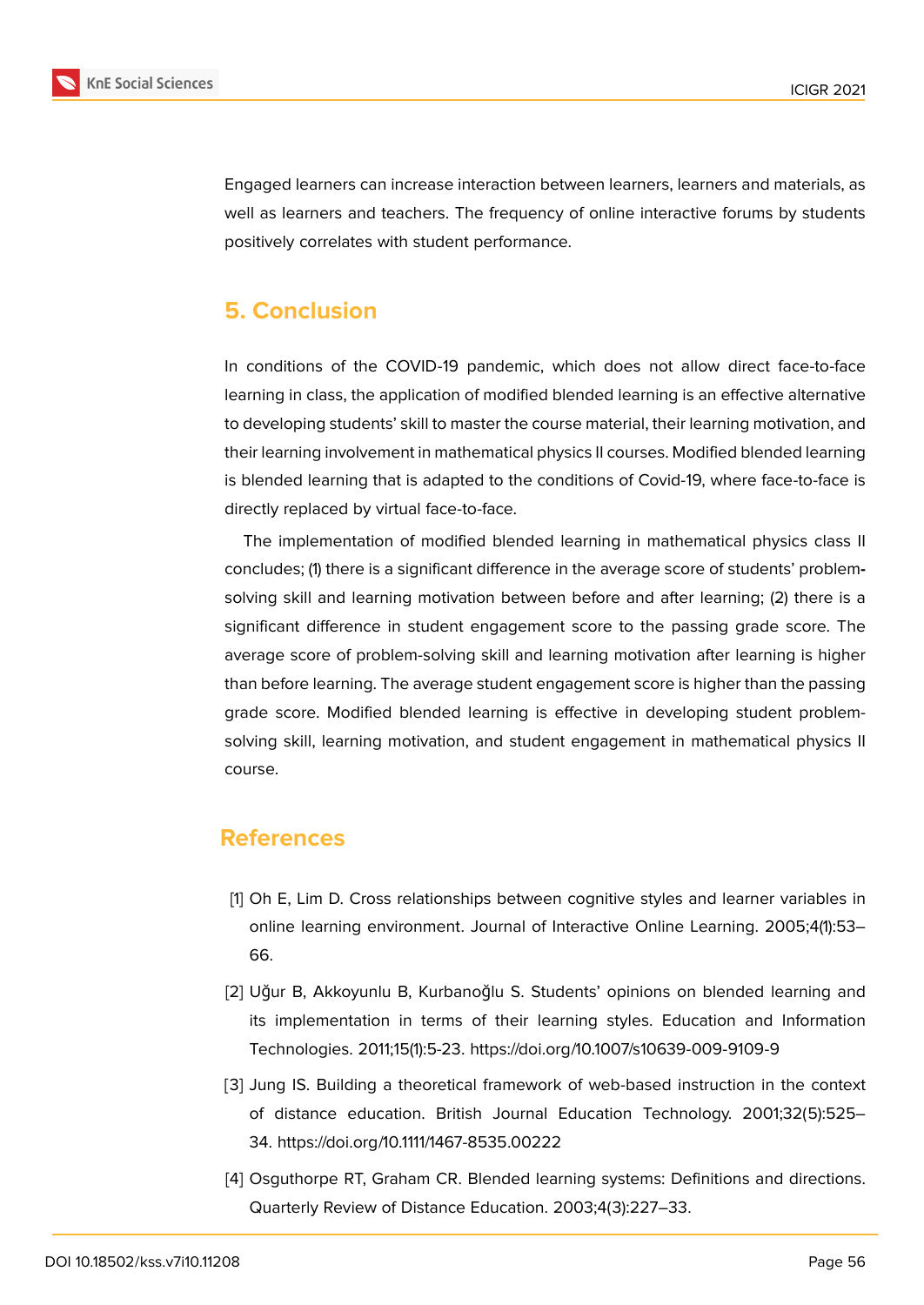

- <span id="page-11-0"></span>[5] Wichadee S. Facilitating students' learning with hybrid instruction: A comparison among four learning styles. Electronic Journal of Research in Educational Psychology. 2013;11(1):99-116.
- <span id="page-11-1"></span>[6] Garnham C, Kaleta R. Introduction to hybrid courses. Teaching with Technology Today. 2002;8(6). 22-35
- [7] Lapitan LD Jr, Tiangco CE, Sumalinog DA, Sabarillo NS, Diaz JM. An effective blended online teaching and learning strategy during the COVID-19 pandemic. Education for Chemical Engineers. 2021;35:116–31. https://doi.org/10.1016/j.ece.2021.01.012
- [8] Rachmadtullah R, Subandowo M, et al. Use of blended learning with moodle: Study effectiveness in elementary school teacher education students during the COVID-19 pandemic. International Journal of Advanced Science and Technology. 2020;29(7):3272-3277.
- <span id="page-11-2"></span>[9] Barrie SC. Understanding what we mean by the generic attributes of graduates. Higher Education. 2006;51(2):215–41. https://doi.org/10.1007/s10734-004-6384-7
- <span id="page-11-3"></span>[10] Polya G. How to solve it a new aspect of mathematical methode. New York City: Doubleday & Company Inc. 2014 Available from: https://math.hawaii.edu/home/pdf/putnam/PolyaHowToSolveIt.pdf
- <span id="page-11-4"></span>[11] Heller P, Keith R, Anderson S. Teaching problem solving through cooperative grouping. Part 1: Group versus individual problem solving. American Journal of Physics. 1992;60(7):627-36. https://doi.org/10.1119/1.17117
- <span id="page-11-5"></span>[12] Santrock JW. Psikilogi pendidikan. Wibono KE, Jakarta, Kencana. 2007.
- <span id="page-11-6"></span>[13] Oxford advanced learners' dictionary. Oxford University Press; 2003. Available from: http://oald8.oxfordlearnersdictionaries.com/dictionary/motivation#motivate
- <span id="page-11-7"></span>[14] Webster M, 2013 Jan 3. Available from: http://www.merriamwebster.com/dictionary/motivation
- <span id="page-11-8"></span>[15] Hagel P, Carr R, Devlin M. Conceptualising and measuring student engagement through the Australasian survey of student engagement (AUSSE Assessment & Evaluation in Higher Education. 2012;37(4):475– 86. https://doi.org/10.1080/02602938.2010.545870
- <span id="page-11-9"></span>[16] Kahu E. Framing student engagement in higher education. Studies in Higher Education. 2013;38(5):758–73. https://doi.org/10.1080/03075079.2011.598505
- <span id="page-11-10"></span>[17] Yearwood D, Cox R, Cassidy A. Connection-engagement-empowerment: A course design model. Transformative Dialogues: Teaching & Learning Journal. 2016;8(3):1– 15.
- <span id="page-11-11"></span>[18] Pye G, Holt D, Salzman S, Bellucci E, Lombardi L. Engaging diverse student audiences in contemporary blended learning environments in Australian higher business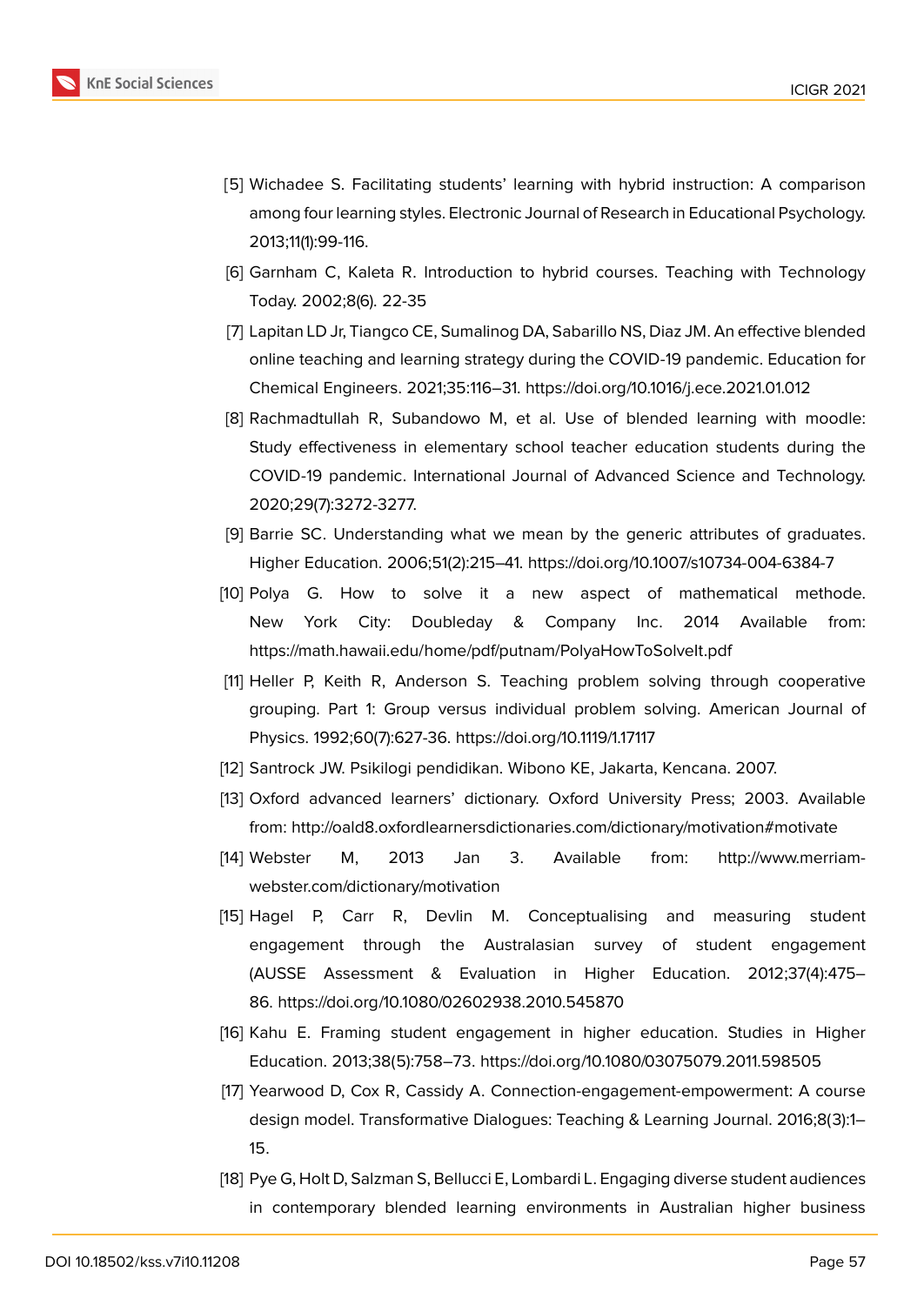

education: Implications for design and practice. Australasian Journal of Information Systems. 2015;19:1–20. https://doi.org/10.3127/ajis.v19i0.1251

- <span id="page-12-0"></span>[19] Cramp A, Lamond C. Engagement and kindness in digitally mediated learning with teachers. Teaching in Higher Education. 2016;21(1):1–12. https://doi.org/10.1080/13562517.2015.1101681
- <span id="page-12-1"></span>[20] Masika R, Jones J. Building student belonging and engagement: Insights into higher education students' experiences of participating and learning together. Teaching in Higher Education. 2016;21(2):138-50. https://doi.org/10.1080/13562517.2015.1122585
- <span id="page-12-2"></span>[21] Asquith M. The effects of blended learning instructional strategies and the impact on biology end of course exam score Department of Educational Leadership College of Education and Human Services, USA, Northwest Missouri State University; 2011.
- <span id="page-12-3"></span>[22] Lin YW, Tseng CL, Chiang PJ. The effect of blended learning in mathematics course. Eurasia Journal of Mathematics Science and Technology Education. 2017;3(3):741-70. https://doi.org/10.12973/eurasia.2017.00641a
- <span id="page-12-4"></span>[23] Suma K, Suwindra IN, Sujanem R, Sujanem R. The effectiveness of blended learning in increasing prospective physics teacher students' learning motivation and problem-solving ability. Jurnal Pendidikan Indonesia. 2020;9(3):436- 45. https://doi.org/10.23887/jpi-undiksha.v9i3.21947
- <span id="page-12-5"></span>[24] Yeen-Ju HT, Neo Mai B, Selvaretnam S. Enhancing problem-solving skills in an authentic blended learning environment. A Malaysian context International Journal of Information and Education Technology. 2015;5(11):841- 6. https://doi.org/10.7763/IJIET.2015.V5.623
- <span id="page-12-6"></span>[25] Alsalhi NR, Qatawneh SH, Eltahir M et al. Does blended learning improve the academic achievement of undergraduate students in the mathematics course? A case study in higher education. Eurasia Journal of Mathematics Science and Technology Education. 2021;17(4):em1951. https://doi.org/10.29333/ejmste/10781
- <span id="page-12-7"></span>[26] Oweis I. Effects of using a blended learning method on students' achievement and motivation to learn English in Jordan: A pilot case study. Education Research International. 2018. https://doi.org/10.1155/2018/7425924
- <span id="page-12-8"></span>[27] Alhasbi S. Active blended learning to improve students' motivation in computer programming courses: A case study. Advances in Engineering in the Middle East and North Africa. 2015;17(4):187-204.
- <span id="page-12-9"></span>[28] Islam S et al. To boost students' motivation and achievement through blended learning. IOP Conference Series: Journal of Physics. 2018;1114. 1- 11 https://doi.org/10.1088/1742-6596/1114/1/012046